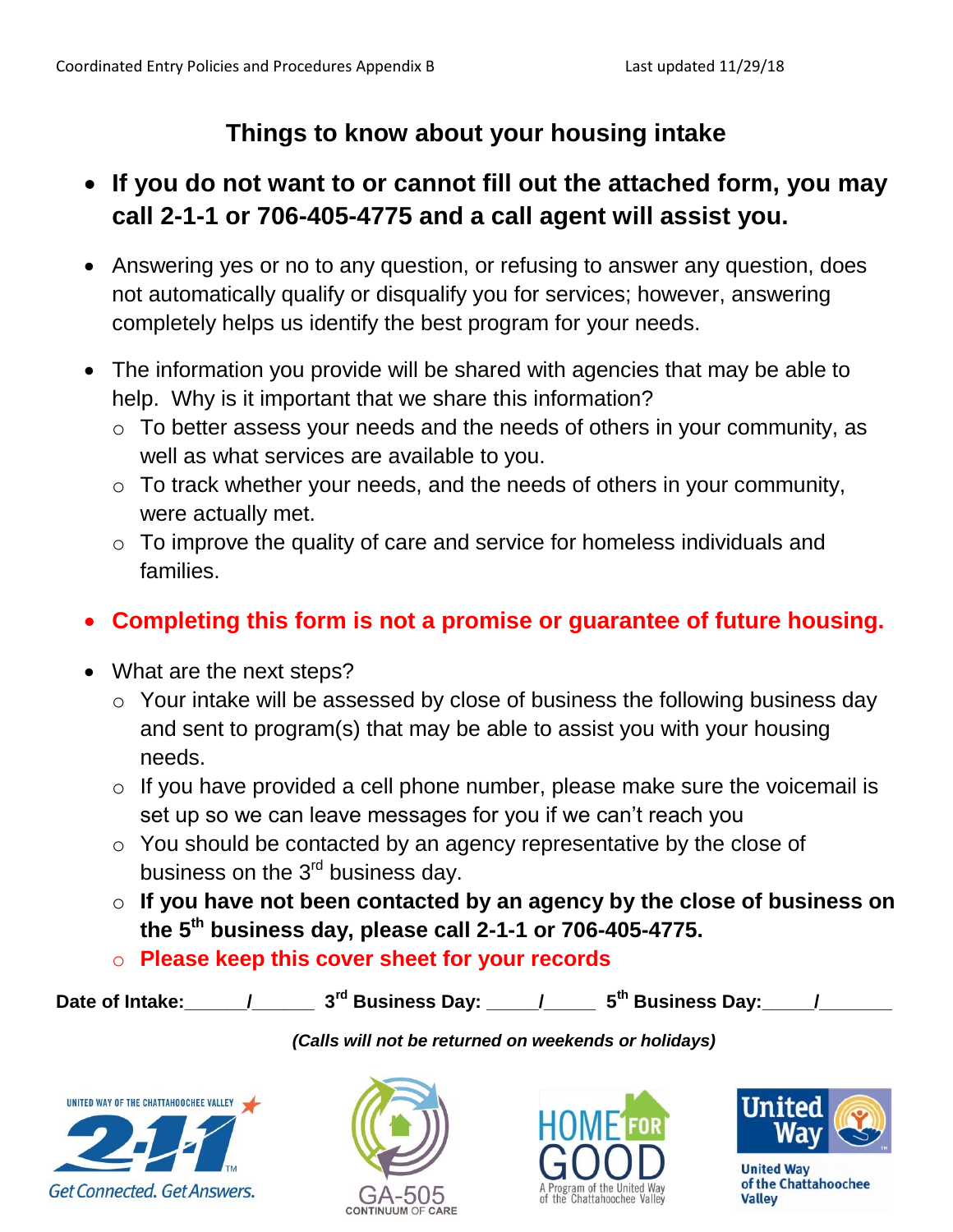| DATE OF BIRTH_______/_________/_________________LAST FOUR OF SSN **-***_________________                                                                                                                            |  |
|---------------------------------------------------------------------------------------------------------------------------------------------------------------------------------------------------------------------|--|
| CONTACT NUMBER: (____) _______--_________ EMAIL:________________________________                                                                                                                                    |  |
| What's the best time of day to contact you? MORNING___________AFTERNOON__________                                                                                                                                   |  |
| If we can't contact you by phone, where's the best place to find you?                                                                                                                                               |  |
| Answering YES or NO or refusing to answer any of the following questions neither<br>automatically qualifies nor disqualifies you for a program; it simply helps us identify the best<br>program to meet your needs. |  |
| 1. Where did you sleep last night? (check one) _____ Outside/Street/Park ____ Shelter _____ Hospital<br>____ Hotel (self-pay) ____ Hotel (agency-paid) ____ Jail ____ Friend/Family ____ Other                      |  |
| 2. Have you (and/or your spouse) ever served in the Military (Active Duty, Guard or Reserves)?<br>$YES$ NO $\_$<br>• If so, are you eligible for VA Benefits? YES_____ NO _____ NOT SURE ______                     |  |
| 3. Are you ACTIVELY FLEEING an episode of Domestic Violence NOW? YES ___ NO ___                                                                                                                                     |  |
| 4. Is this your first experience with homelessness? YES______ NO _____                                                                                                                                              |  |
| 5. How long have you been homeless THIS TIME?___________________________________                                                                                                                                    |  |
| 6. How many times have you been homeless in the past 3 years?<br>• How many months total in the past 3 years have you been homeless?                                                                                |  |
| 7. Do you have a source of income? YES______ NO _____<br>• If yes, what is your approximate income \$________ per MONTH                                                                                             |  |
| 8. Do you have a mental or physical disability or illness? YES _____ NO _____                                                                                                                                       |  |
| 9. Do you have now or ever had a substance abuse issue? YES _____ NO _____<br>• If Yes, do you have an active substance abuse issue? YES _____ NO _____                                                             |  |
| 10. Do you have a spouse/partner or other family members with you? YES ______ NO _____<br>• If Yes, how many family members are with you? ______________<br>• How many are under the age of 18?                     |  |
| 11. Do you currently have Health Insurance? YES______ NO _____                                                                                                                                                      |  |